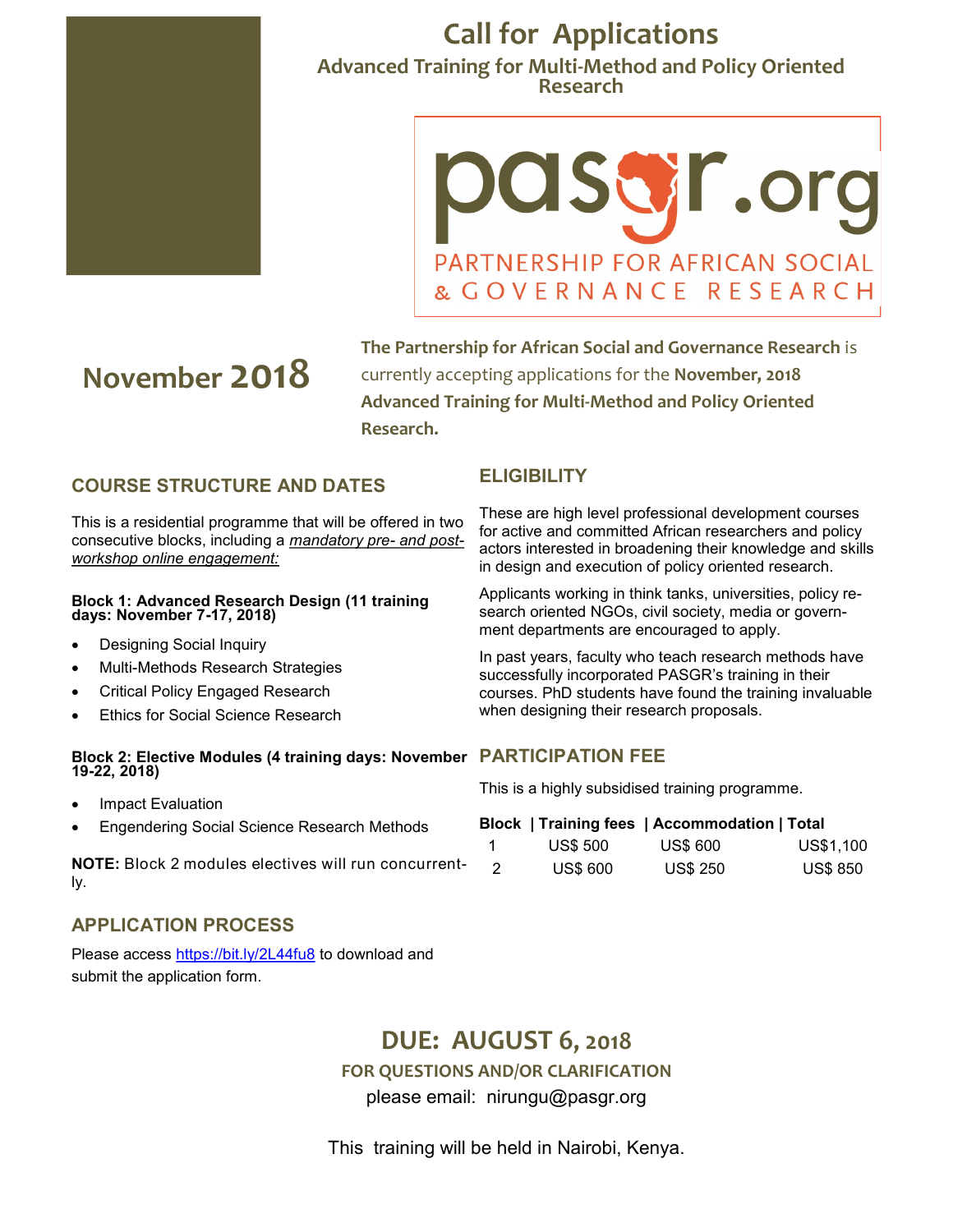# **Testimonials COURSE OVERVIEW**

**"I attended the March-April 2016 PASGR Multi-Method Research training in Nairobi. The training deepened my research capability by advancing my skills in using both qualitative and quantitative methods of research. Prior to the training, much of my strength in research lay in using mostly the qualitative research methodology. However, the training introduced to me innovative ways of using quantitative methods within the qualitative ones. This has advanced my research competence as well as made research more fun to undertake". -** *Gilbert Muyumbu; Governance and Accountability Advisor for CARE International UK* 

**"It changed my whole approach to research and policy engagement. I consider my participation in PASGR training courses as one of the most transformative experiences of my life". -** *Dr. Connie Nshemereirwe, Independent Educator and Researcher*

**"I wish to clearly state that PASGR was instrumental for my success in the application for the fellowship, which is usually competitive. The exposure I got during my training in the Research Methods Workshops and my subsequent participation as a facilitator in the ARD workshops were lifechanging experiences that did not only influence my approach to research but my entire career".** *- Prof. Ernest Onyishi (University of Nigeria Nsukka) is currently on two year Georg Forster Research Fellowship for Experienced Researchers at the Westfälische Wilhelms-Universität Münster, Germany* 

The training is unique in using participants' research and small group work to explore design innovations in multi-method research that engages public policy. The training emphasises the design of mixed methods strategies, and explores some of the different ways and moments throughout the research cycle that researchers could engage with different policy actors. It is applied and participant-centred, and uses innovative alternative pedagogic approaches such as e-cases, simulations, animations and peer -learning.

## **DETAILED COURSE CONTENT**

## **BLOCK 1: ADVANCED RESEARCH DESIGN**

## **DESIGNING SOCIAL INQUIRY**

The module's first goal is to develop participants' critical engagement with the existing state of knowledge in their respective disciplines. It equips participants with the competencies to question conventional definitions of the problem, the categories or techniques used for its analysis, and possible interpretations.

It also helps participants to turn ideas or assumptions into researchable questions. This involves making explicit not only one's own possible explanations or hypothesis, but also rival ones that exist in the literature, or circulated through other media. An important part of this process is to explicitly and carefully define the key concepts in a study. Finally, it introduces participants to advances in concept formation and illustrates how concepts can be modified, redefined, or created to accurately capture the empirical events, actors, or processes being investigated.

## **MIXED METHODS RESEARCH STRATEGIES**

There is a growing interest in mixed methods research among social scientists due to its relevance for policy-oriented research. The practice of mixing methods has emerged as a suitable complement to the dominant quantitative and qualitative paradigms.

This module provides insights into the mixed methods approach and its utility for policy engaged research. It examines the basic assumptions of the mixed methods tradition and its fundamental principles. The module further discusses how to mix and sequence methods within a mixed methods research design.

The final sessions of the module provide hands-on opportunity for participants to critique selected mixed-methods studies. In the process participants also build skills that they can apply to their own research.

## **CRITICAL POLICY ENGAGED RESEARCH**

Researchers engaged in policy-related work stand to benefit if they interest policy actors in the work they are doing, involve them in the various stages of their research project, and get their feedback to enrich the research design. This module aims to enhance researchers' capacity to strengthen their relationship with policy actors in order to improve their research design and the chances that their findings will be used to engage policy.

The module helps participants develop knowledge and skills related to building relationships with various policy actors and decision makers. It refines participants' ability to communicate research ideas and findings. It equips them with skills to distil the key message (s) they would like to communicate to relevant policy actors.